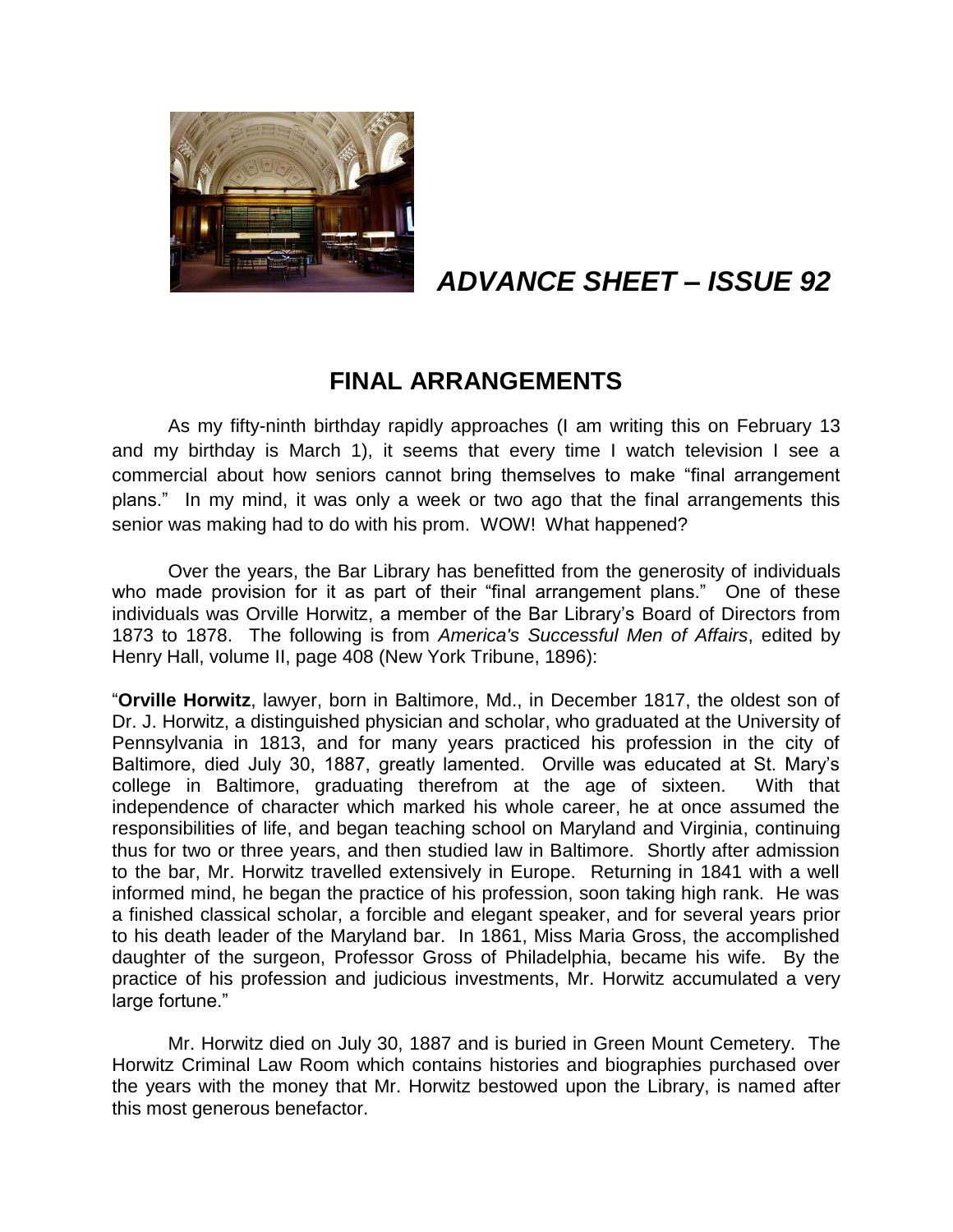The tradition of giving continues today. Recent gifts include the largest ever bestowed upon the Library, that of Mr. Franklin Freeman. Ms. Kai-Yun Chiu, who served as Head Librarian here from 1976 to 2003, similarly remembered the Library in her will.

I suppose I might be a little like Ms. Chiu (I hope so anyway), and my viewpoint might be somewhat slanted, but I kind of like this place and respect what it stands for and what it does. Let me share just a few of the reasons why I think the Library merits your consideration.

- 1) For the many young law clerks and students who have come here, and still do, to study for the bar. Perhaps you were one of them.
- 2) For the young lawyers who need access to a collection, a database, a place to meet a client other than in their apartment or a basement office. The Library provides all three and a lot more with our new admittee rate, which is about as close to free as you can get. The Board of the Library remember what it was like to be young and starting out and how sometime you just need someone to give you a break.
- 3) For leveling the playing field by providing a place for small firms and sole practitioners to have access to material they otherwise would not have access to. Americans love the little guy and over the years few places have done more for those with less.
- 4) For the "big guys." No firm, no matter how large, wants, or is able, to buy or have access to everything there is. As long as there is a Bar Library, they will never have to try.
- 5) For shrinking libraries everywhere. I had an individual from one of the counties take out a membership the other day because the law library in his county had shrank to a point of irrelevancy. It seems to be happening more and more. Be the bulwark against it happening here.
- 6) For those that try to help themselves. A few years ago the Library opened the Honorable Harry A. Cole Self-Help Center. A fine Center named after a great man in a Library that tries to be all it can for those that need it.
- 7) For a history of equality. When Everett Waring the first African-American to practice law in Maryland and Etta Haynie Maddox, the first woman to practice, had door after door slammed in their faces the Bar Library said "Come on in, what can we do for you."

I know that many of you share a fondness for this amazing place and the role that it undoubtedly played at one point or another in your careers. I ask for your help by not just remembering us in your thoughts and memories, but in a way that will help the Library stay "amazing" for generations to come. For the reasons set forth above, and so many others, please think about us when it comes time to make those arrangements.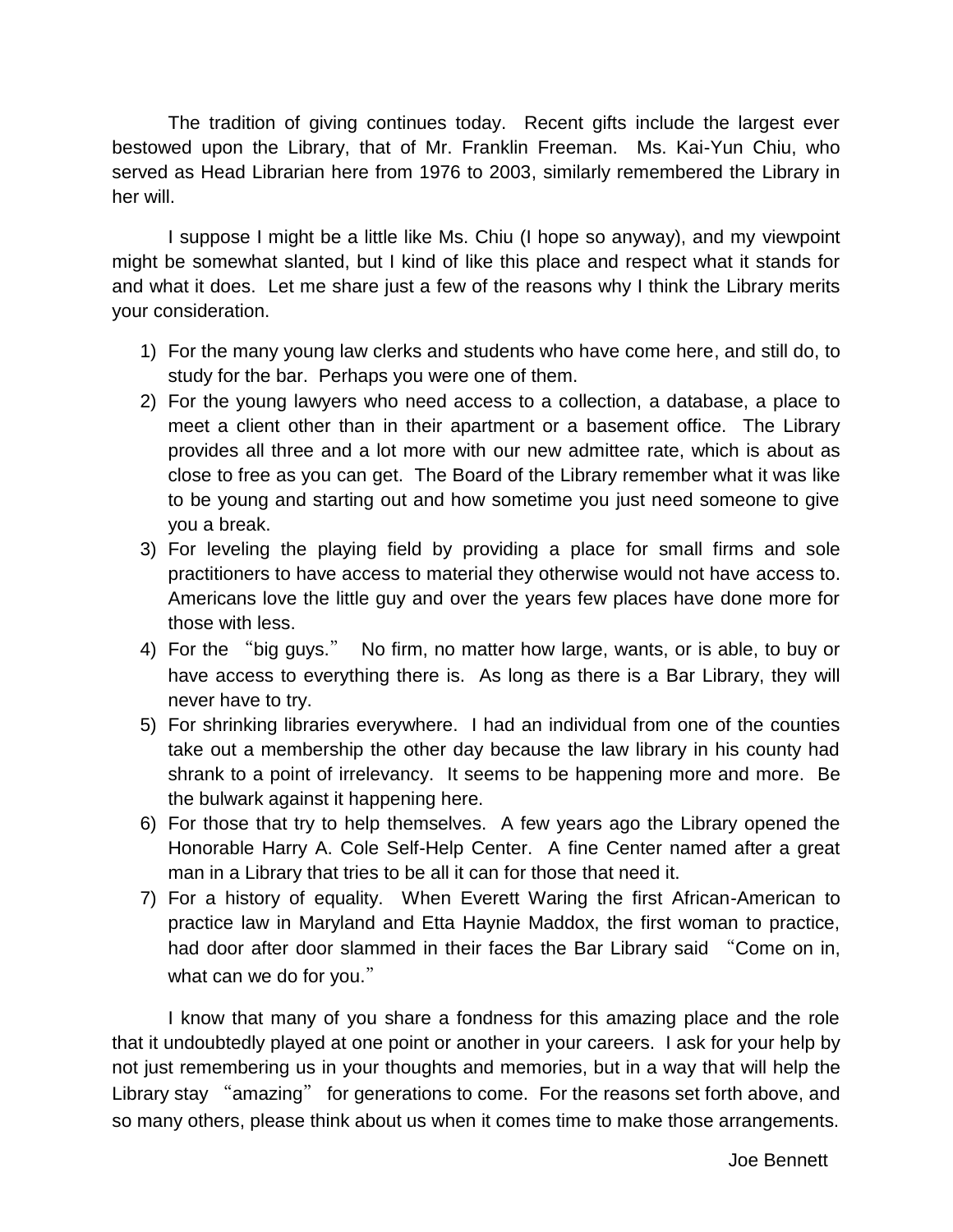### **MEMBER GENEROSITY**

The foundation for my belief that there are many among you that harbor thoughts/sentiments about remembering the Library in your "final arrangements" is based in large measure on how generous so many of you are to the Library on a daily basis, giving your time and money to make this institution, our Library, what it is. As librarian, I would like to express my thanks to all those who have been so generous.

Thank you.

Joe Bennett

Contributions to the Bar Library for 2017 (In Cash Or In Kind)

\$5,000 And Above George W. Liebmann, Esquire

\$1,000 - \$4,999 Honorable James F. Schneider Howard J. Schulman, Esquire

\$500 - \$999 John J. Connolly, Esquire Antonio Gioia, Esquire Henry R. Lord, Esquire Honorable Charles E. Moylan, Jr. Christopher R. West, Esquire

\$250 - \$499 James B. Astrachan, Esquire Rob Ross Hendrickson, Esquire

\$100 - \$249 Jack L. B. Gohn, Esquire Honorable Ellen Lipton Hollander Mark Anthony Kozlowski, Esquire Elva E. Tillman, Esquire Bowen P. Weisheit, Jr., Esquire

\$50 - \$99 Senator Julian L. Lapides Thomas J. Minton, Esquire Ian Valkenet, Esquire Thomas C. Valkenet, Esquire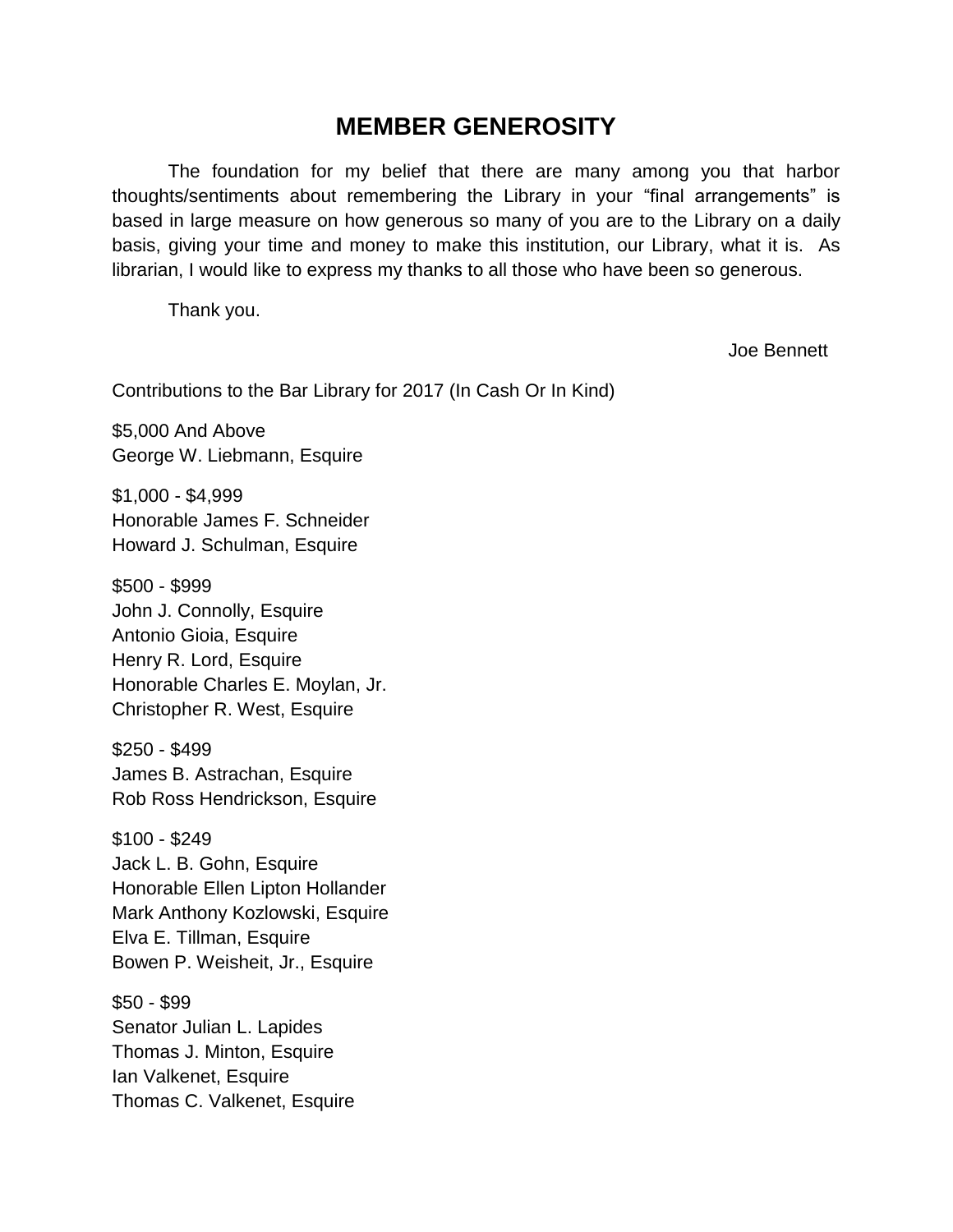#### \$25

James K. Archibald, Esquire; Thomas A. Baker, Esquire; Henry Belsky, Esquire; Kimberly E. Beyer, Esquire; Eric M. Bielitz, Esquire; Forrest F. Bramble, Jr., Esquire; William R. Buie III, Esquire; Richard C. Burch, Esquire; Herbert Burgunder III, Esquire; David A. Carter, Esquire; Robert G. Cassilly, Esquire; David W. Cohen, Esquire; Richard D. Cole, Jr., Esquire; Francis J. Collins, Esquire; Timothy A. Dachille, Esquire; Robert N. Daniels, Esquire; Celia A. Davis, Esq.; Marc S. Dorman, Esquire; John H. Doud III, Esquire; Kevin M. Finson, Esquire; Christopher S. Flohr, Esquire; Cristina I. Flores, Esquire; Sally B. Gold, Esquire; Kim Gordon, Esquire; Bryant S. Green, Esquire; Benjamin H. Groff, Esquire; James J. Hanks, Jr., Esquire; S. Geoffrey Haynes, Esquire; Honorable John A. Henderson, Jr.; Hurst R. Hessey, Esquire; William S. Heyman, Esquire; Charles S. Hirsch, Esquire; E. David Hoskins, Esquire; Robin M. Hough, Esquire; Katherine K. Howard, Esquire; Peter J. Huang, Esquire; Timothy J. Hynes III, Esquire; Marie J. Ignozzi, Esquire; Steven B. Isbister, Esquire; Kamil Ismail, Esquire; Kelly H. Iverson, Esquire; Michele R. Kendus, Esquire; Charles M. Kerr, Esquire; John T. Kieley, Esquire; Sharon R. Laxton, Esquire; David M. Layton, Esquire; Emanuel M. Levin, Esquire; Lois Macht, Esquire; Harvey K. Maizels, Esquire; Kathleen M. McDonald, Esquire; Thomas J. Minton, Esquire; Bradford C. Peabody, Esquire; Stephen J. Reichert, Esquire; Joel C. Richmond, Esquire; Phillip Robinson, Esquire; Ms. Katherine Rodriguez; Craig D. Roswell, Esquire; Stephen H. Sachs, Esquire; Orbie R. Shively, Esquire; John P. Stabile, Esquire; H. Mark Stichel, Esquire; Allen Tietzer, Esquire; Damon A. Trazzi, Esquire; Gregory L. Van Geison, Esquire; Ms. Thea C. Warner; Thomas A. Werthman, Esquire; David Gray Wright, Esquire



The Bar Library has had, for what is now over a decade, a contract with the Maryland Motor Vehicle Administration that allows it to search M.V.A. records for driver and vehicle registration information. Over the course of the years the Library has conducted innumerable searches to determine matters such as: 1) Addresses for and physical descriptions of licensed drivers; 2) Driving records of licensed drivers; 3) Tag checks to determine the registered owner of a vehicle as well as the insurer and insurance policy number of the vehicle; and 4) Vehicles registered to a particular individual. If you want fast, reliable and affordable driver or vehicle information, I would suggest that you try the Bar Library's M.V.A. Search Service. Requests may be phoned to 410-727-0280; faxed to 410-685-4791; or e-mailed to [jwbennett@barlib.org.](mailto:jwbennett@barlib.org)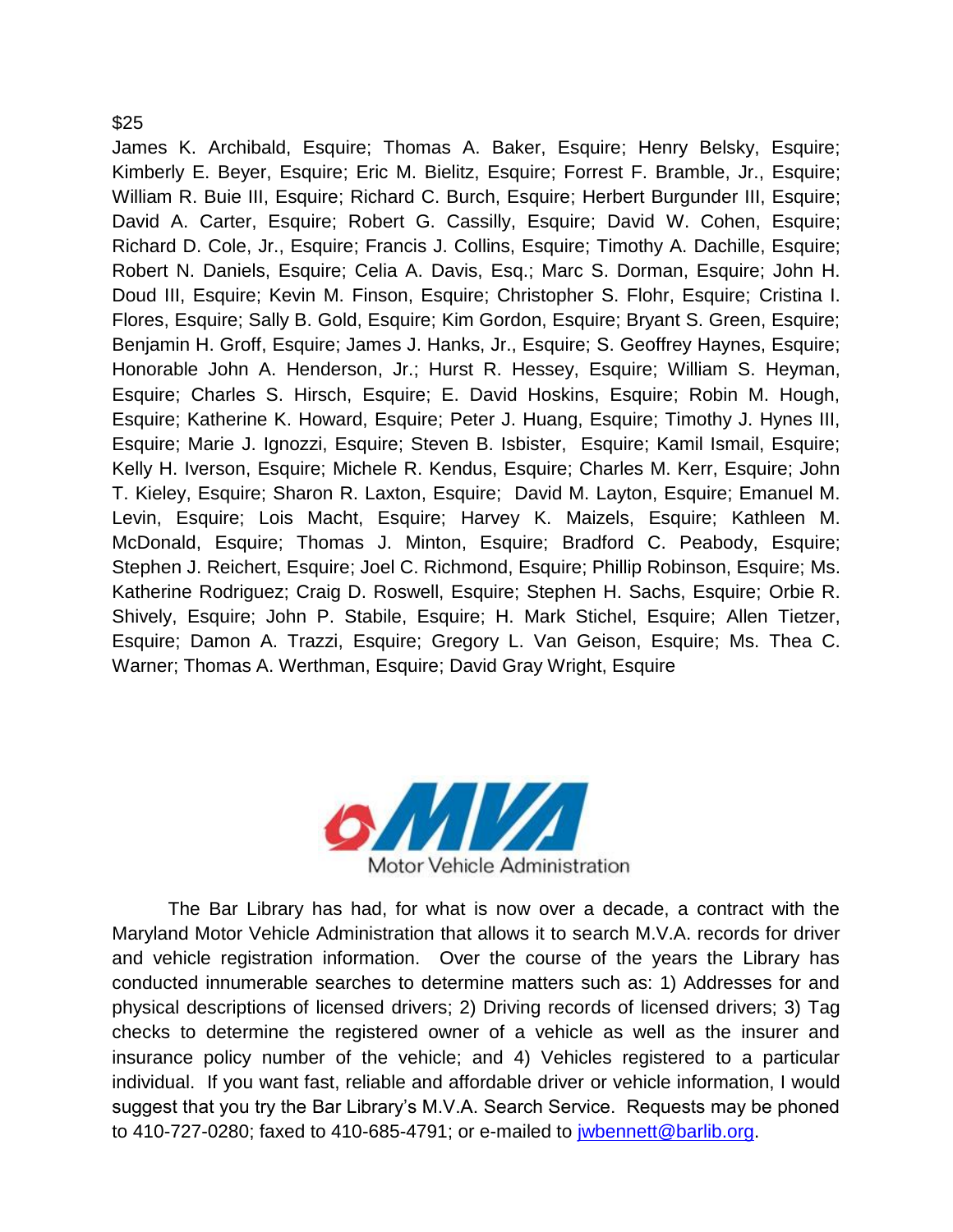

The President of the Bar Library Board of Directors, George W. Liebmann, Esquire, has recently published *America*'*s Political Inventors*: *The Lost Art of Legislation*. He is an historian and lawyer specializing in American and international history. This work, as well as *Diplomacy Between the Wars: Five Diplomats and the Shaping of the Modern World*; *The Last American Diplomat: John D. Negroponte and the Changing Face of U.S. Diplomacy* and *The Fall of the House of Speyer: The Story of a Banking Dynasty* are published by I.B. Tauris and are available at [www.ibtauris](http://www.ibtauris/) or at amazon.com.

Recent American political developments, including the election of Donald Trump, reveal profound disquiet with the highly centralized political regime based on discretionary allocation of funds and powers to interest groups that has developed since the creation of emergency institutions after America's entry into World War I.

This book demonstrates the effectiveness in American history of measures conceived in a different spirit, addressing the population at large, rather than particular interest groups, relying on citizen and local initiative, and founded not on the distribution of frequently unearned benefits and powers but on reciprocal contributions and obligations. Mr. Liebmann discusses John Winthrop and his foundation of New England towns; John Locke and the creation of Southern plantations; Thomas Jefferson and his scheme for the organization of Northwestern townships and American territories and states; Joseph Pulitzer and the origins of municipal home rule; John Wesley Powell and the creation of reclamation districts; Hugh Hammond Bennett and the fostering of soil conservation districts; and Byron Hanke and the development of residential community associations.

The book concludes with a number of public policy proposals relating to housing, urban renewal, care of the elderly, immigration and youth unemployment conceived in the same spirit. Mr. Liebmann brings to light little-known facts concerning the growth of practices and institutions that Americans take for granted. His book will be of interest to students of biography, history and government.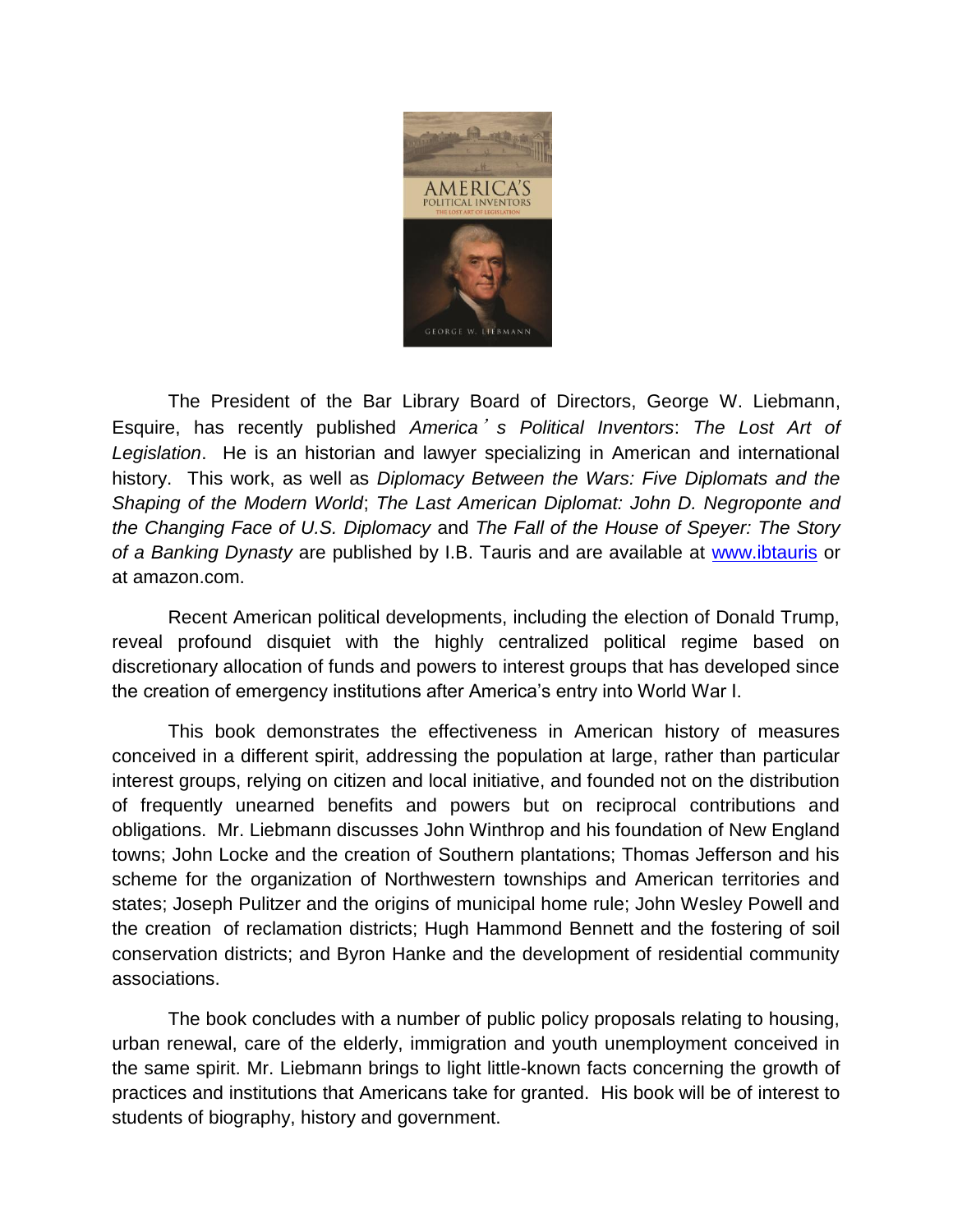"Liebmann's expertise in American government and its history is evident throughout. He makes the historical development of institutions come alive by putting faces and personalities on those who promoted them…Liebmann's look back at these entrepreneurs of the public sector enriches our understanding of our system and  $\cdots$  will inspire others to try more innovative solutions to ongoing problems." – William A. Fischel, Professor of Economics and Hardy Professor of Legal Studies, Dartmouth College

## **THE MOST IMPORTANT CARD YOU**'**LL CARRY**

Remember the old American Express commercials where they would tell you that their card was the most important one that you would carry? With the current state of television I mostly watch sports, which means the only product I can tell you about with any degree of certainty is beer. Ironic since I do not drink it.

Well, with all due respect to AmEx, I would propose that the most important card that you do, have, or will carry, is your membership card to the Library Company of the Baltimore Bar. Their card allows you to buy stuff, ours does, well let me tell you what ours does.

Free unlimited Westlaw access to an amazing collection of databases from a Library computer or your own laptop by way of a wi-fi connection – circulating collections – the right to request the Library purchase treatises or collections (a right almost always complied with) – telephone and e-mail reference – speaker series – educational programs – MVA searches – e-mail and faxing of material – scanning services – online catalog – interlibrary loan (we usually have it, but if we do not, we will get it for you) – weekend and evening hours – use of Library rooms from client meetings to the taking of depositions.

If you wanted to buy all that you have access to here at the Library, be you a firm or an individual, you better have a super duper platinum plus card, because it is going to cost you a whole lot of money. And once you have purchased the material, just wait for the updates to come rolling in. They are going to make your initial purchase seem like a pittance. If any of you have children, and you make an initial outlay for a game system, and then realize that all the games are a "whole lot of money," well, it is sort of like that.

Most important card you'll carry? Take that American Express.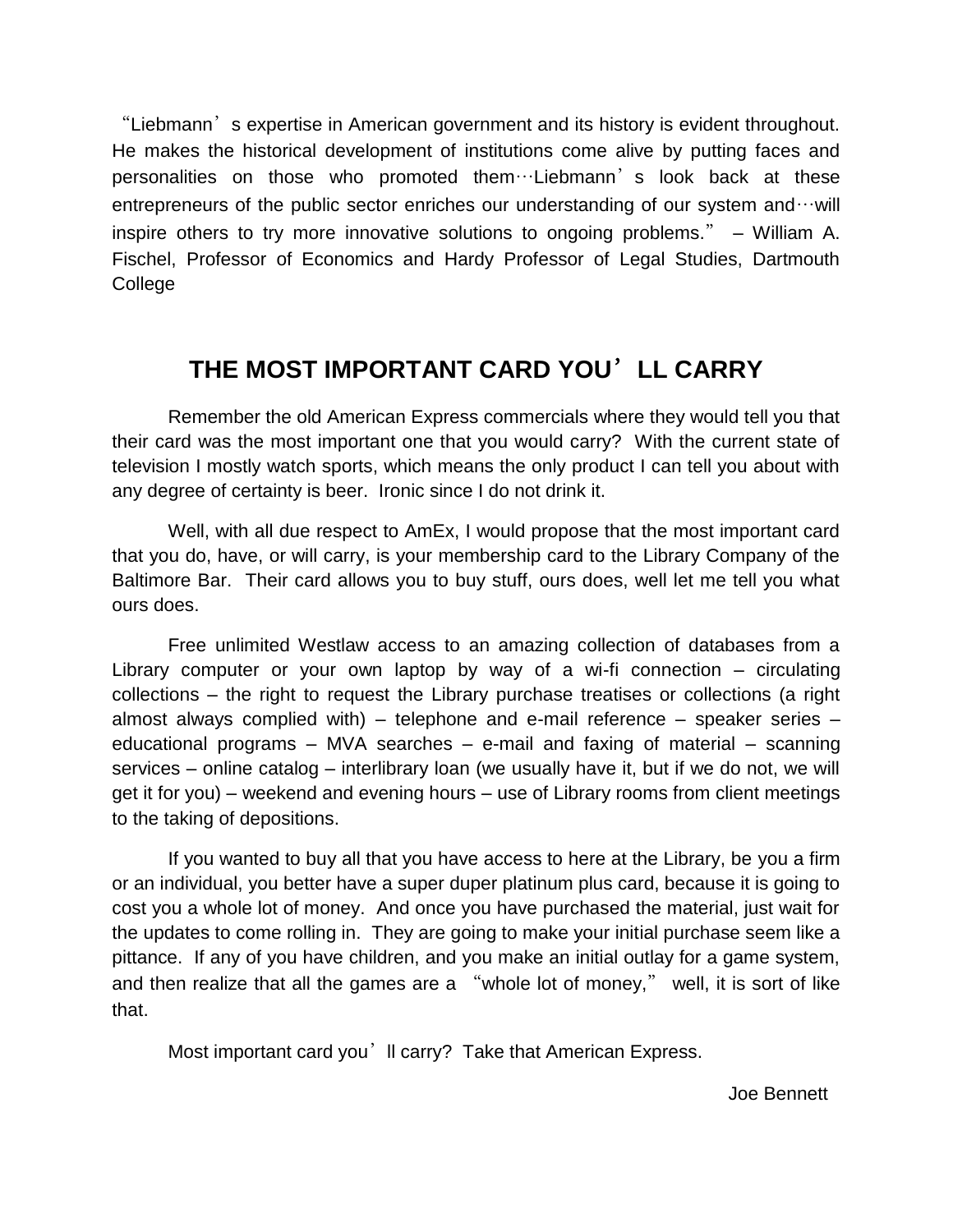

# *The Brotherhood of Liberty*

On **Tuesday, March 6, 2018, Professor Dennis Halpin** of Virginia Tech University will speak on the famed civil rights organization "The Brotherhood of Liberty."

On June 22, 1885, Rev. Dr. Harvey Johnson called five of his closest Baptist colleagues to his home to discuss the erosion of Reconstruction Era progress and what could be done about it. The result of this meeting was the formation of a civil rights organization, the Mutual United Brotherhood of Liberty of the United States of America (MUBL). The MUBL pledged themselves, "to use all legal means within our power to procure and maintain our rights as citizens of this our common country." In mid-October 1885, the MUBL held a three-day conference on the status of black civil rights. Frederick Douglass addressed the conference. Immediately prior to the convening of the conference the MUBL successfully engineered the admittance of Everett J. Waring to the Maryland Bar. With the bar door opened, Johnson, the MUBL, and the small but growing coterie of African-American lawyers began an attack on inequalities. African-American exclusion from jury boxes, the absence of African-American teachers from the city's public schools, the deteriorated condition of African-American public schools, and the infamous bastardy codes affecting African-American women, were the more visible of the fights taken on by the MUBL legal team.

**Professor Dennis Halpin**'s research examines how race, class, and gender shaped the 19th and 20th century urban experience in the United States. His latest work focuses on how African- Americans, workers, and women shaped the Progressive Era in Baltimore, Maryland.

**Place**: Mitchell Courthouse – 100 North Calvert Street – Main Reading Room of the Bar Library (Room 618, Mitchell Courthouse).

**Time**: 5:00 p.m., Tuesday, March 6, 2018.

**Reception**: Catering by DiPasquale's featuring their famous prosciutto, cod fish, fruits and cheeses.

**Invitees**: All are welcome to this **free event**.

**R.S.V.P.**: If you would like to attend telephone the Library at 410-727-0280 or reply by e-mail to [jwbennett@barlib.org.](mailto:jwbennett@barlib.org)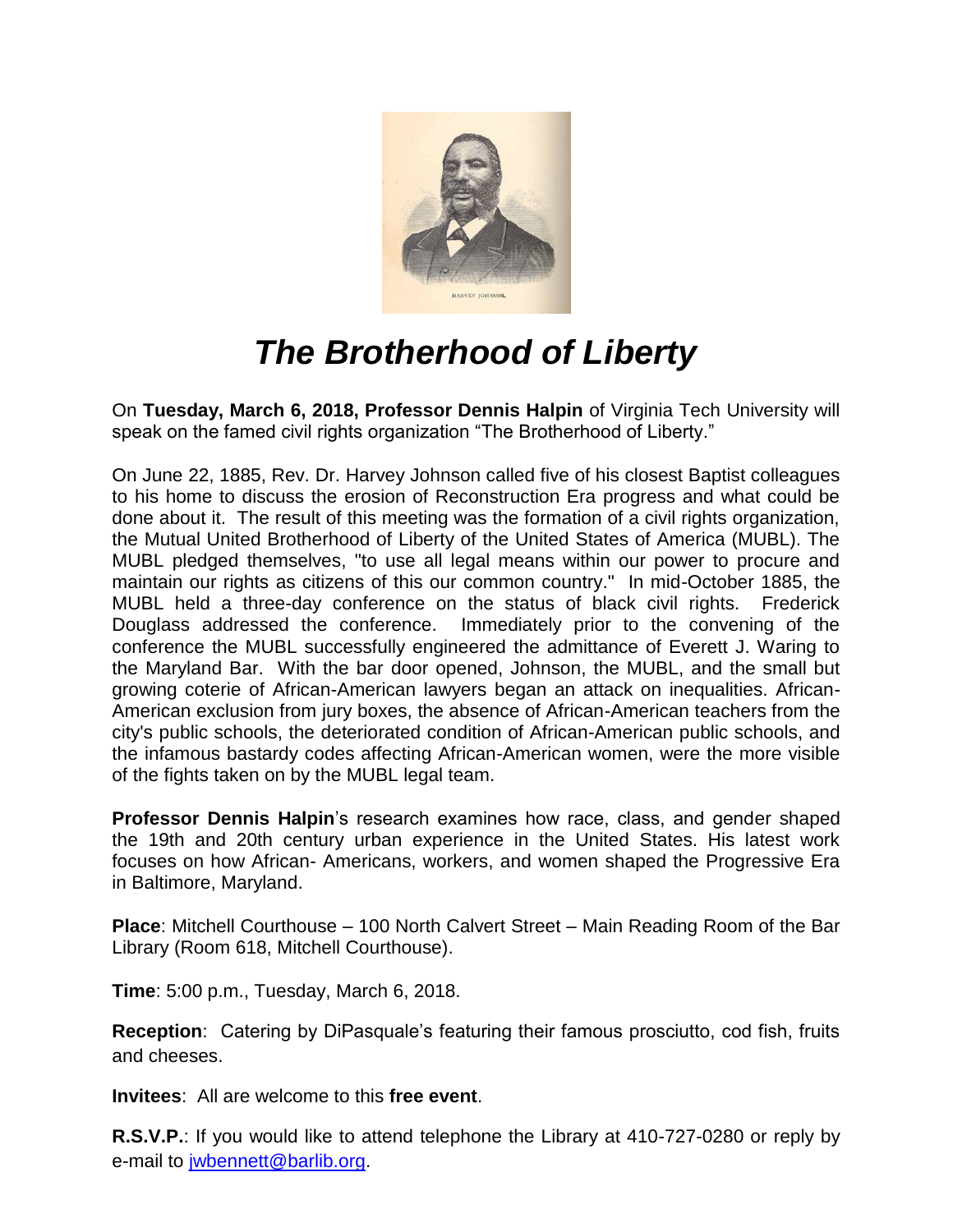

The Bar Library recently received a most generous gift, of a most handsome portrait, from the Honorable James F. Schneider, United States Bankruptcy Court for the District of Maryland, retired. The portrait which is on your left as you enter the Main Reading Room of the Library is of John Pendleton Kennedy. The following brief biography of Kennedy hangs beneath his portrait, so, I suggest that rather than read it here, you come to the Library where you can also see our new portrait, do a little research, and stop in and say hello. It will be good to see you.

**"John Pendleton Kennedy** (October 25, 1795 – August 18, 1870) served as [United](https://en.wikipedia.org/wiki/United_States_Secretary_of_the_Navy)  [States Secretary of the Navy](https://en.wikipedia.org/wiki/United_States_Secretary_of_the_Navy) from July 26, 1852 to March 4, 1853, during the administration of President [Millard Fillmore,](https://en.wikipedia.org/wiki/Millard_Fillmore) and as a [United States Representative](https://en.wikipedia.org/wiki/United_States_House_of_Representatives) from [Maryland's 4th Congressional District.](https://en.wikipedia.org/wiki/Maryland%27s_4th_congressional_district) He was the brother of [United States Senator](https://en.wikipedia.org/wiki/United_States_Senate) [Anthony Kennedy.](https://en.wikipedia.org/wiki/Anthony_Kennedy_(Maryland)) In addition to service at the federal level, Kennedy was the Speaker of the Maryland State Assembly and served several different terms in the Assembly.

Kennedy helped to lead the effort to end [slavery](https://en.wikipedia.org/wiki/Slavery) in Maryland, which, as a nonconfederate state, was not affected by the [Emancipation Proclamation](https://en.wikipedia.org/wiki/Emancipation_Proclamation) and required a state law to free slaves within its borders and to outlaw the furtherance of the practice.

Kennedy was an advocate of [religious tolerance](https://en.wikipedia.org/wiki/Religious_tolerance) and of memorializing and furthering the study of [Maryland history.](https://en.wikipedia.org/wiki/History_of_Maryland)

Kennedy is credited with playing seminal roles in the founding of several historical, cultural and educational institutions in Maryland; including (the now called) [Historic St.](https://en.wikipedia.org/wiki/St._Mary%27s_City,_Maryland)  [Mary's City](https://en.wikipedia.org/wiki/St._Mary%27s_City,_Maryland) (site of the colonial founding of Maryland and the birthplace of religious freedom in America), [St. Mary's College of Maryland](https://en.wikipedia.org/wiki/St._Mary%27s_College_of_Maryland) (then St. Mary's Female Seminary), the [Peabody Library](https://en.wikipedia.org/wiki/Peabody_Institute_Library) (now a part of [Johns Hopkins University\)](https://en.wikipedia.org/wiki/Johns_Hopkins_University) and the [Peabody Conservatory of Music](https://en.wikipedia.org/wiki/Peabody_Conservatory_of_Music) (also now a part of Johns Hopkins)."

For more on John Pendleton Kennedy, I recommend *John Pendleton Kennedy: Early American Novelist, Whig Statesman, And Ardent Nationalist*, by Andrew R. Black. It is available through Amazon, or better, stop by and borrow our copy. See – another reason to visit the Bar Library.

Joe Bennett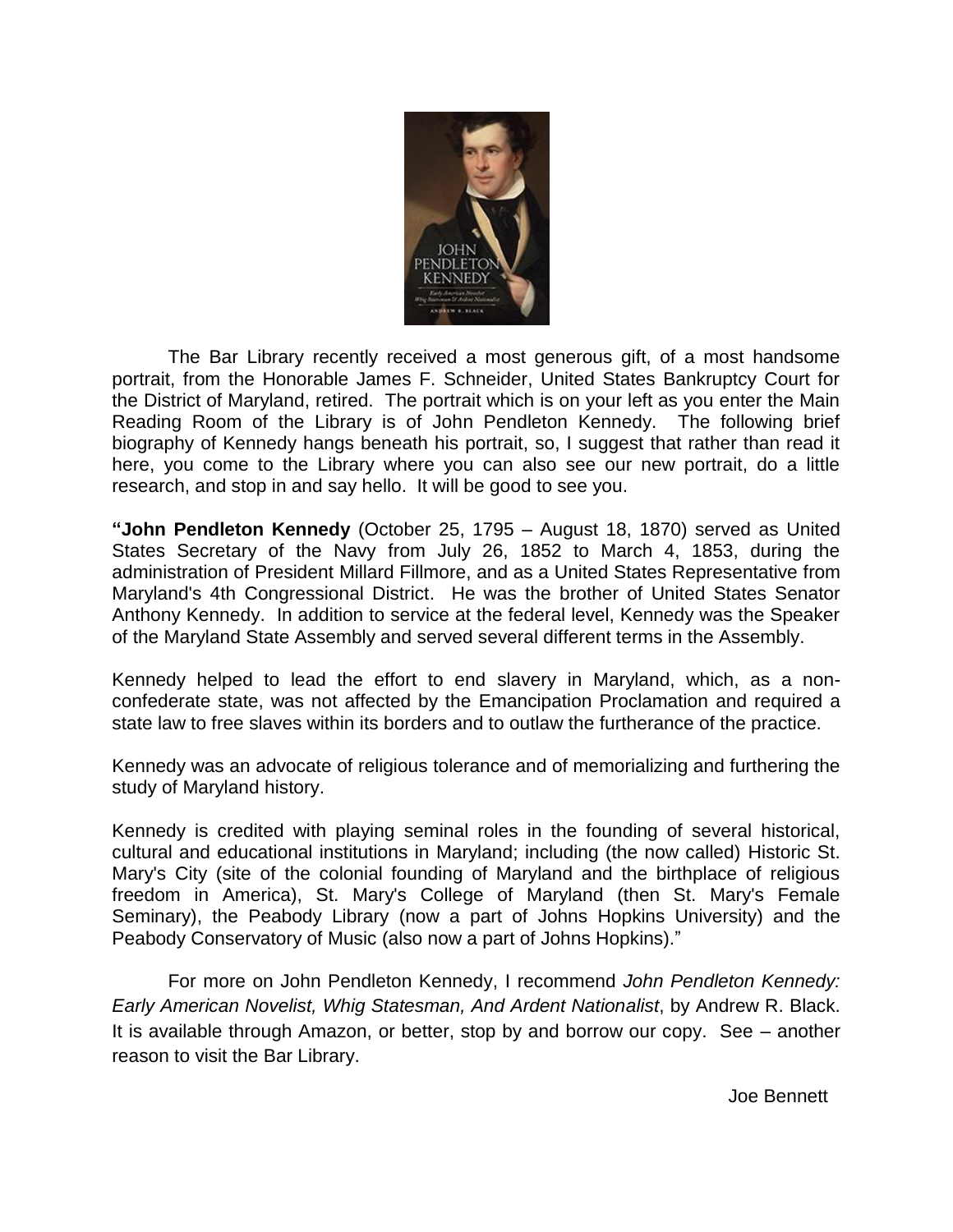## **NEW ACQUISITIONS**

#### **Books Donated by George W. Liebmann, Esquire**

American Law Institute. Uniform Commercial Code, Proposed Amendments to Revised Article 9. Secured Transactions: Tentative Draft (April 15, 2010) KF879.525.A2T 2010

Babcock, Richard F. and Wendy U. Larsen. Special districts: the ultimate in neighborhood zoning. (1990) HORWITZ 352.9 B33S

Bredin, Jean-Denis. The affair: the case of Alfred Dreyfus ; translated from the French by Jeffrey Mehlman. (1986) HORWITZ 944.081 D74B

Erskine, Thomas Erskine, Baron, 1750-1823. Speeches of Lord Erskine, while at the bar, Volumes III and IV, Edited by James L. High. (1984) HORWITZ 347.04 E73SP

Ferling, John E. Adams vs. Jefferson: the tumultuous election of 1800. (2004) HORWITZ 324.973 F47A

Foxton, David. The life of Thomas E. Scrutton. (2013) HORWITZ 340.092 S37F

Greve, Michael S. The upside-down Constitution. (2012) HORWITZ 342.73 G74U

Lee, Mike. Our lost Constitution: the willful subversion of America's founding document. (2015) HORWITZ 342.73 L36O

Lewis, David L. Prisoners of honor: the Dreyfus affair. (1973) HORWITZ 944.081 D74L

Matthews, Arthur R. Mental disability and the criminal law: a field study. (1970) HORWITZ CRIM.LAW KF9242 .Z9 M37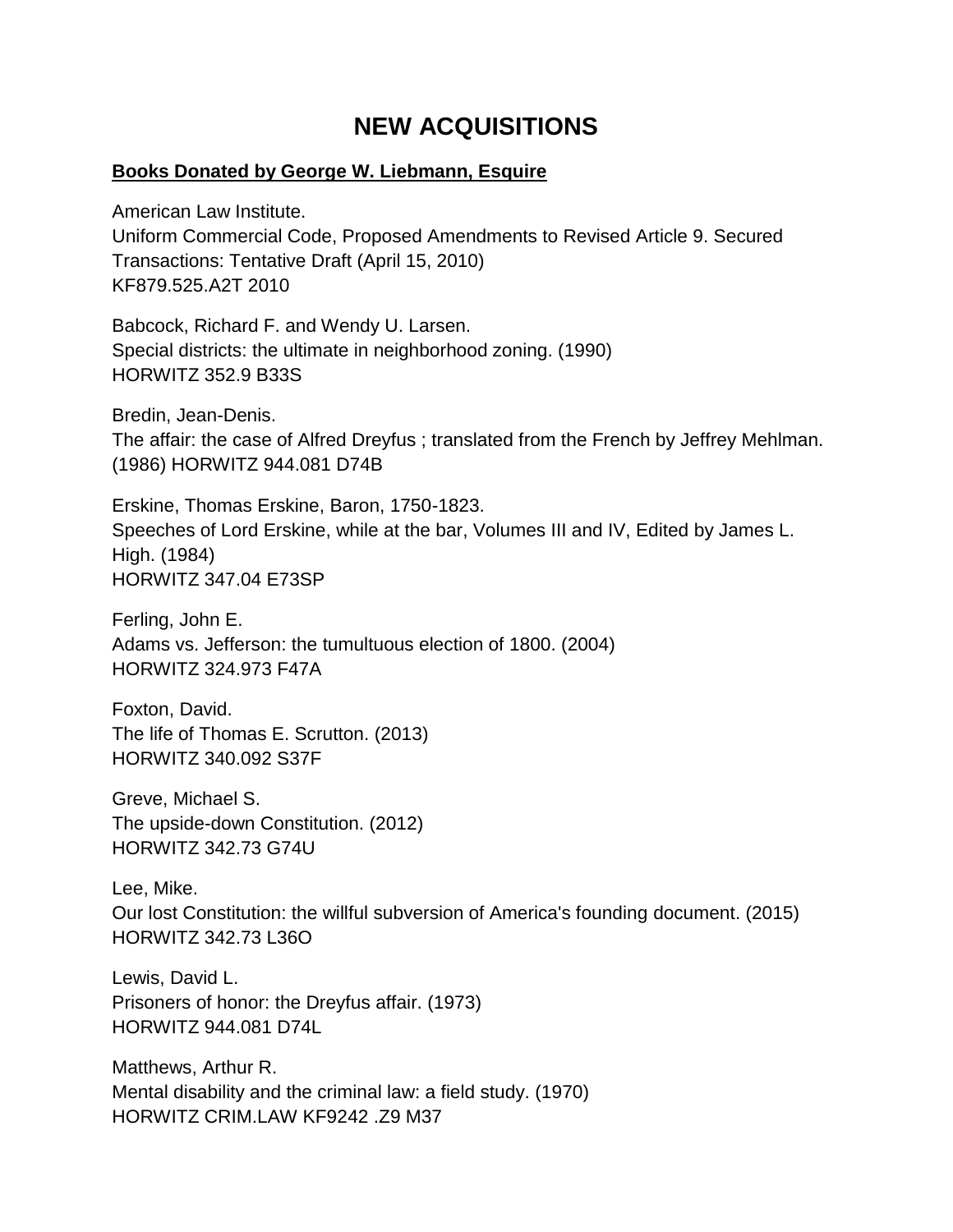McGee, Jim and Brian Duffy. Main justice: the men and women who enforce the nation's criminal laws and guard its liberties. (1996) HORWITZ 363.2 M44M

Sunstein, Cass R. The partial Constitution. (1993) HORWITZ 342.73 S86P

Walker, David Bradstreet. The rebirth of Federalism: slouching toward Washington. (2000) HORWITZ 320.473 W16R

Wright, Charles Alan and Mary Kay Kane. Law of federal courts, 6th ed. (Hornbook series) KF8840.W7 2002

#### **Book Donated by Henry R. Lord, Esquire**

Alexander, Michelle. The New Jim Crow. (2012) Mitchell 364.993 A43N

#### **Book Donated by H. Mark Stichel, Esquire**

Smith, Kathryn. The gatekeeper: Missy LeHand, FDR, and the untold story of the partnership that defined a presidency. (2016) JOSEPH 973.917 L56S

#### **Purchased Titles**

#### **Horwitz Collection**

Crenson, Matthew A. Baltimore: a political history. (2017) HORWITZ 975.26 C74B

Domestic violence cases: handling them effectively in Maryland district and circuit courts. (The House of Ruth Maryland Domestic Violence Legal Clinic & The M.S.B.A. Family and Juvenile Law Section.) HORWITZ CRIM. LAW KFMD 1767.F35 D6 2017

Hell is a very small place: voices from solitary confinement, edited by Jean Casella, James Ridgeway, and Sarah Shourd. (2016) HORWITZ 365 H45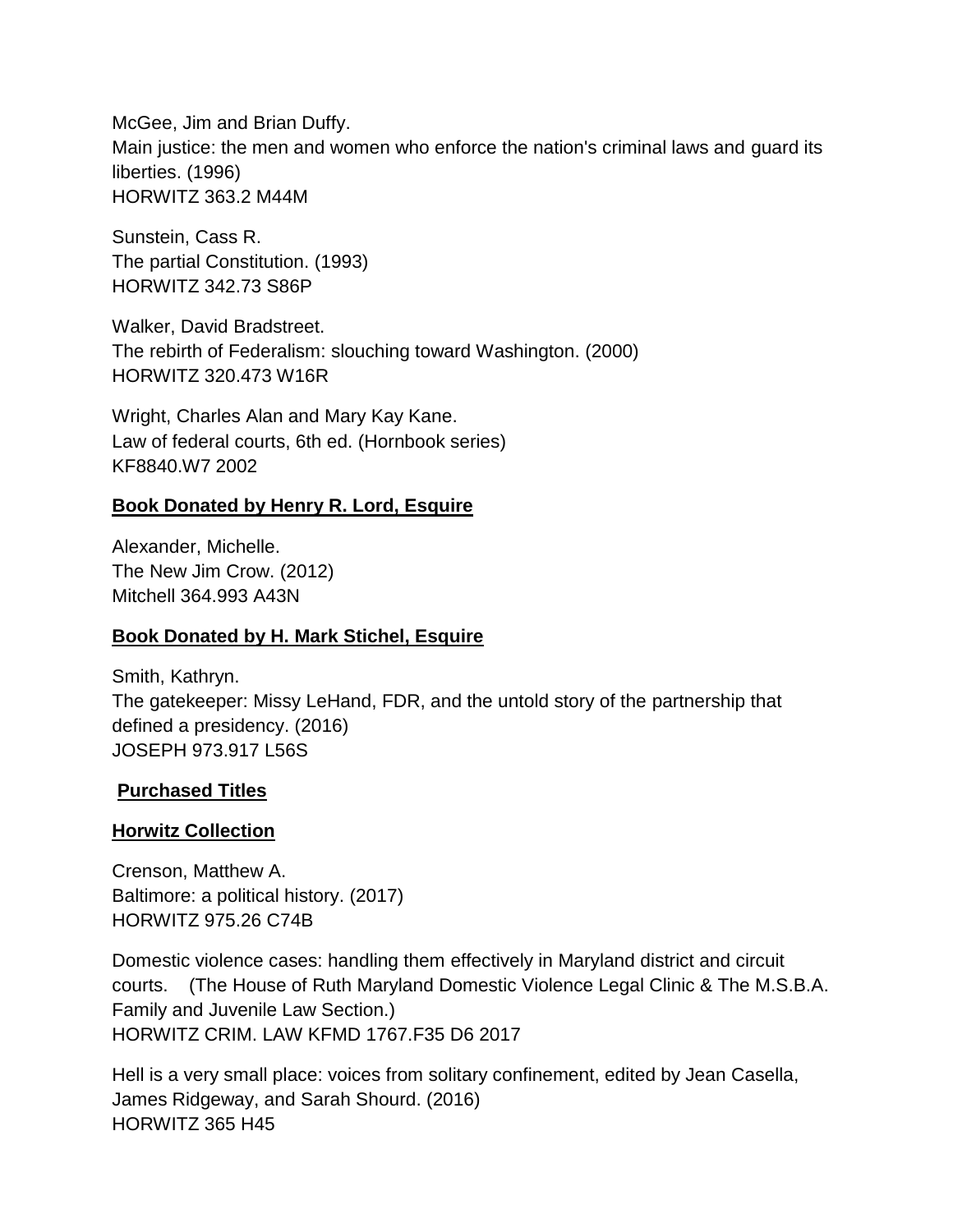Presser, Stephen B. Law professors: three centuries of shaping American law. (2017) HORWITZ 344.73 P74L

Walsh, Michael T. Baltimore Prohibition: wet and dry in the Free State. (2017) HORWITZ 363.4 W35B

#### **Joseph Collection**

Greenya, John. Gorsuch: the judge who speaks for himself. (2018) JOSEPH 347.7326 G67G

Scalia, Antonin. Scalia speaks: reflections on law, faith, and life well lived, edited by Christopher J. Scalia and Edward Whelan; foreword by Ruth Bader Ginsburg. (2017) JOSEPH 348.7326 S321

#### **Maryland Books**

Cornblatt, Theodore B. Workers' compensation manual, 18th ed. (M.S.B.A.) KFMD 1542 .W67 2017

The Maryland state constitution at 150: a symposium and appraisal; John J. Connelly, editor. KFMD 1601 1867 .A6 L53 2017

#### **Mitchell Collection**

Rothstein, Richard. The color of law: a forgotten history of how our government segregated America. (2017) MITCHELL 305.8 R81C

#### **Reserve Books**

National Fire Protection Association. NFPA 101: Life safety code, 2018. RESERVE KF3975.A16 L43 2018

#### **Treatises**

Sheldon, Jonathan and Carolyn L. Carter. Collection actions: defending consumers and their assets, 4th ed. KF1024 .S54 2017